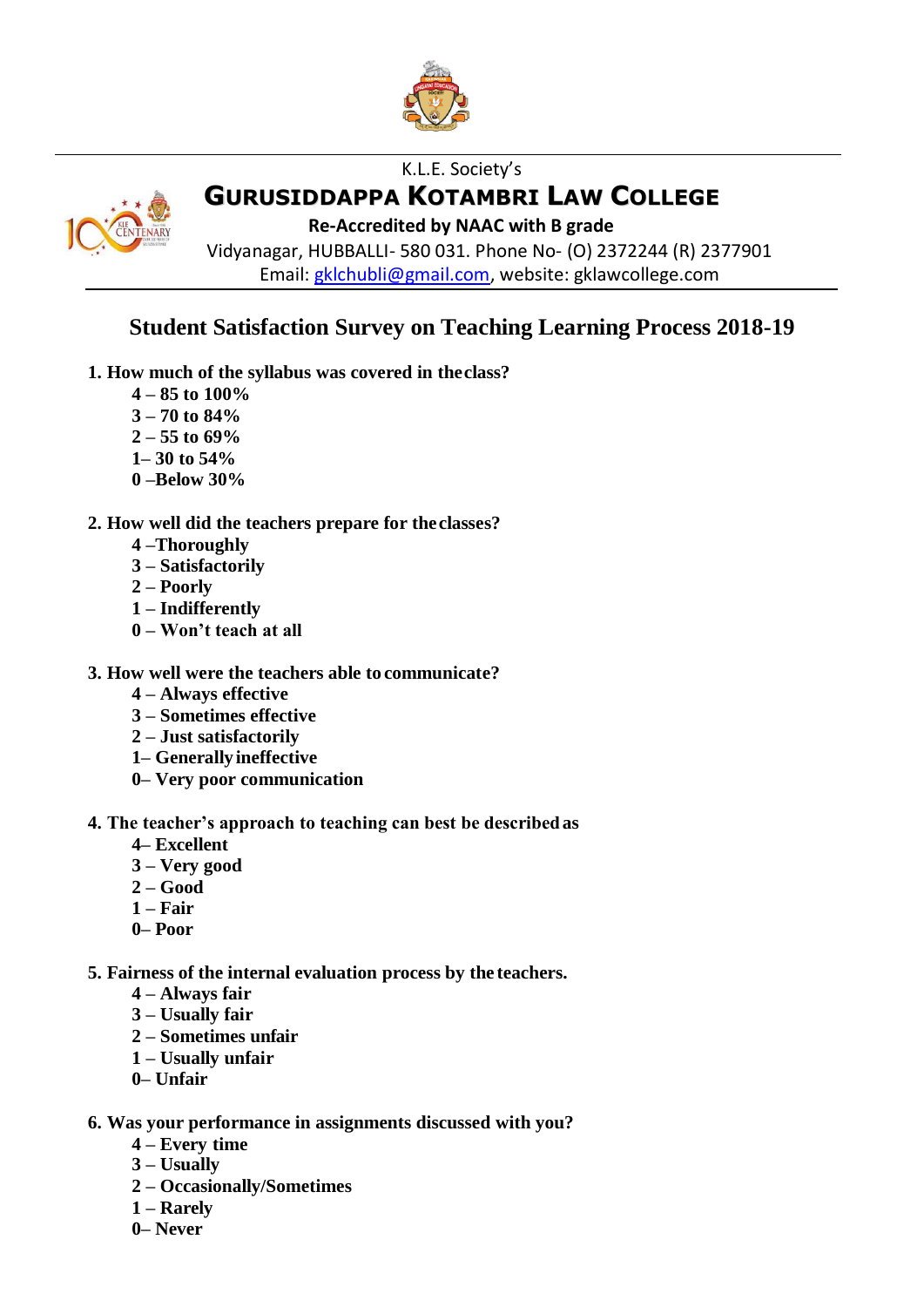

**7. The institute takes active interest in promoting internship, student exchange, fieldvisit opportunities for students.**

- **4 – Regularly**
- **3 – Often**
- **2 – Sometimes**
- **1 – Rarely**
- **0– Never**

**8. The teaching and mentoring process in your institution facilitates you in cognitive,social and emotional growth.**

- **4 – Significantly**
- **3 – Very well**
- **2 – Moderately**
- **1 – Marginally**
- **0– Not at all**

**9. The institution provides multiple opportunities to learn andgrow.** 

- **4 – Strongly agree**
- **3 – Agree**
- **2 – Neutral**
- **1 – Disagree**
- **0– Strongly disagree**

**10. Teachers inform you about your expected competencies, course outcomes andprogramme outcomes.**

- **4 – Every time**
- **3 – Usually**
- **2– Occasionally/Sometimes**
- **1 – Rarely**
- **0– Never**

**11. Your mentor does a necessary follow-up with an assigned task to you.** 

- **4 – Every time**
- **3 – Usually**
- **2 – Occasionally/Sometimes**
- **1 – Rarely**
- **0 – I don't have a mentor**
- **12. The teachers illustrate the concepts through examples andapplications.** 
	- **4 – Every time**
	- **3 – Usually**
	- **2 – Occasionally/Sometimes**
	- **1– Rarely**
	- **0 – Never**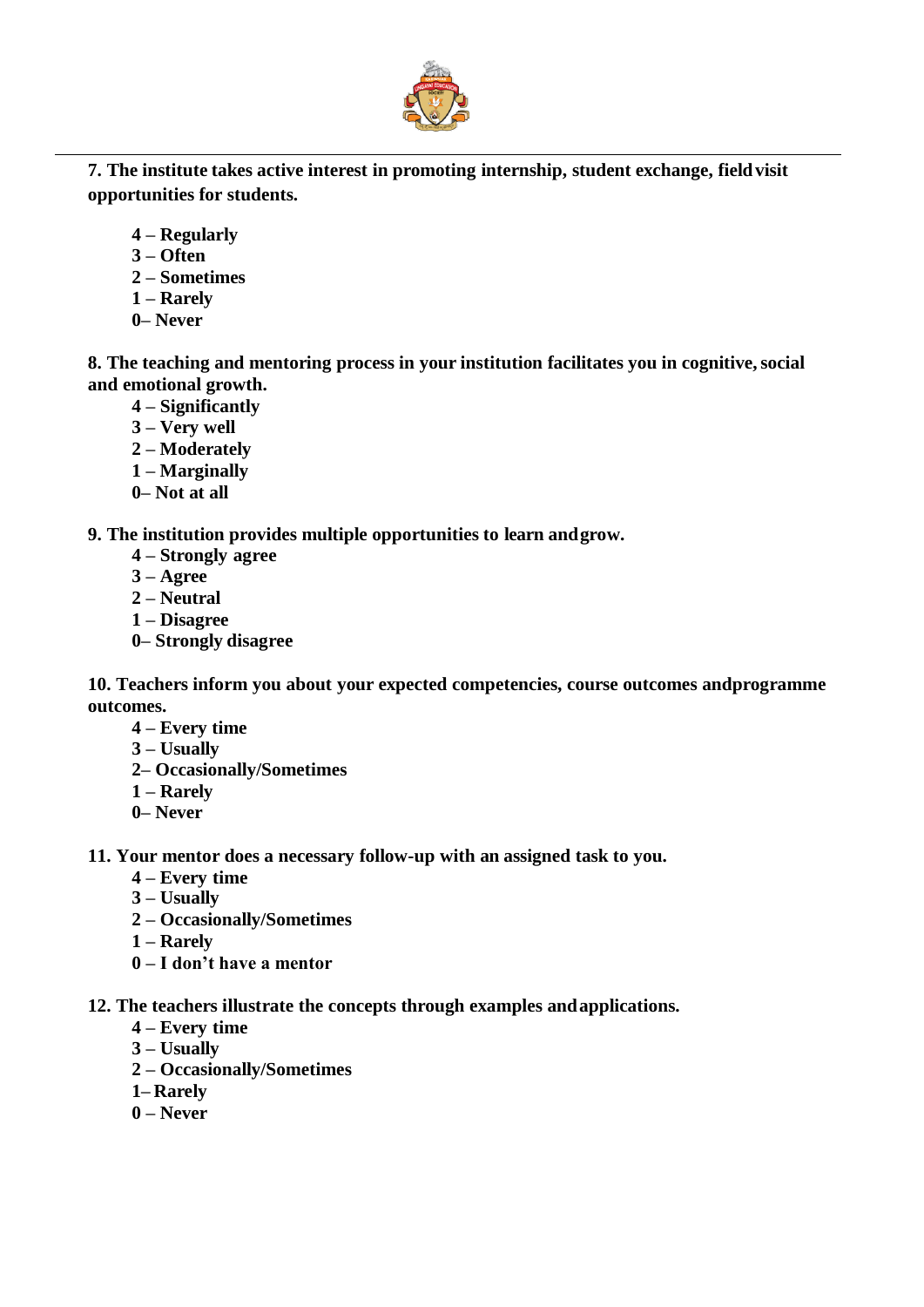

**13. The teachers identify your strengths and encourage you with providing right levelof challenges.**

- **4 – Fully**
- **3 – Reasonably**
- **2 – Partially**
- **1 – Slightly**
- **0– Unable to**

**14. Teachers are able to identify your weaknesses and help you to overcome them.** 

- **4 – Every time**
- **3 – Usually**
- **2 – Occasionally/Sometimes**
- **1 – Rarely**
- **0 – Never**

**15. The institution makes effort to engage students in the monitoring, review and continuous quality improvement of the teaching learning process.**

- **4 – Strongly agree**
- **3 – Agree**
- **2 – Neutral**
- **1 – Disagree**
- **0 – Strongly disagree**

**16. The institute/ teachers use student centric methods, such asexperiential learning, participative**

**learning and problem solving methodologies for enhancing learning experiences.**

- **4 – To a great extent**
- **3 – Moderate**
- **2 – Some what**
- **1 – Very little**
- **0 – Not at all**

**17. Teachers encourage you to participate in extracurricularactivities.** 

- **4 – Strongly agree**
- **3 – Agree**
- **2 – Neutral**
- **1 – Disagree**
- **0 – Strongly disagree**

**18. Efforts are made by the institute/ teachers to inculcate soft skills, life skillsand employability**

**skills to make you ready for the world of work.**

- **4 – To a great extent**
- **3 – Moderate**
- **2 – Some what**
- **1 – Very little**
- **0 – Not at all**